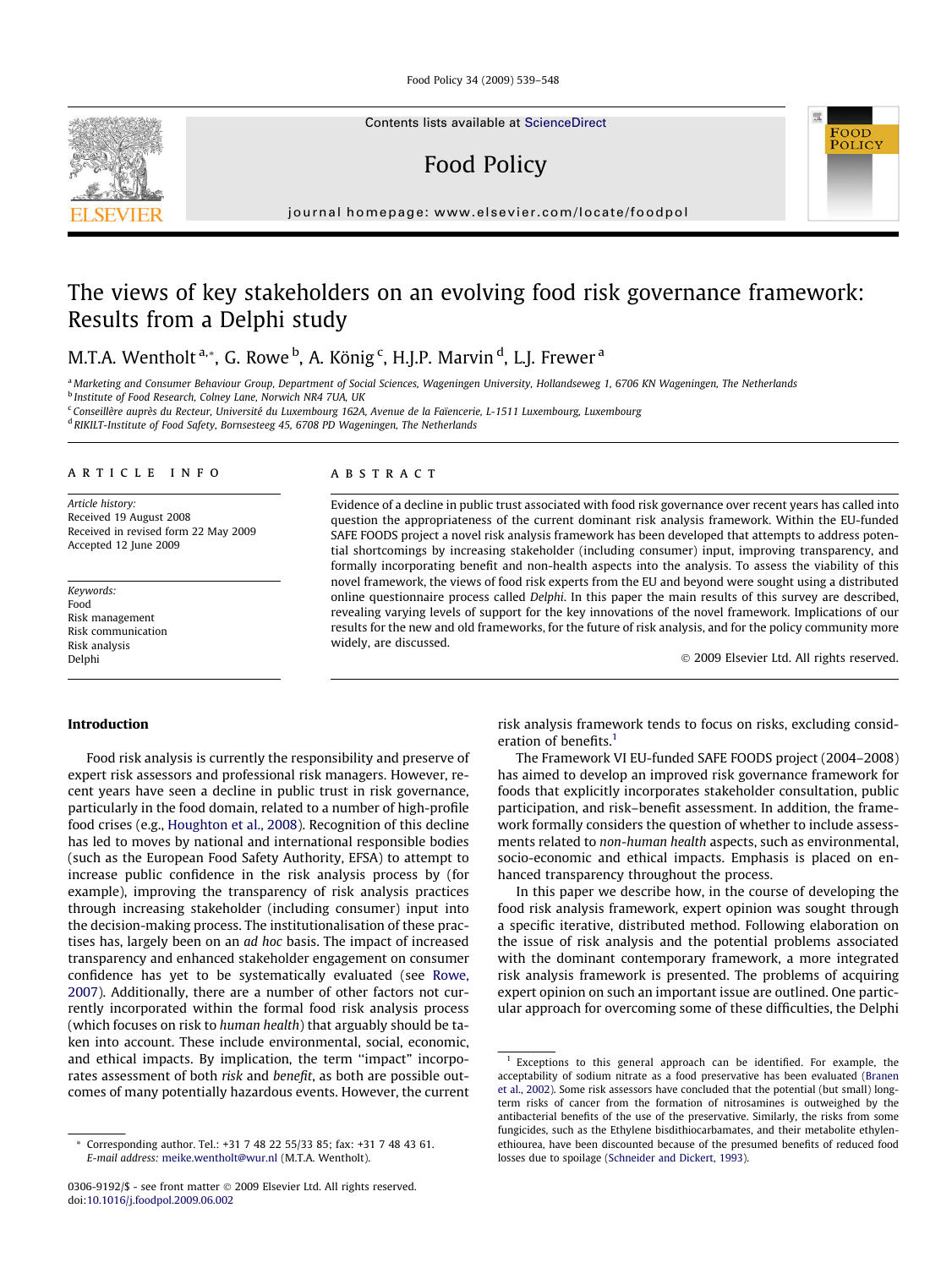technique, is described. The SAFE FOODS Delphi consultation process is then outlined, and selected results are presented. The views of interested actors and stakeholders regarding the advantages and disadvantages of the framework are provided, together with views on its further development, along with commentary on the usefulness and limitations of the Delphi research method.

## Food risk analysis: processes and problems

The dominant framework of risk analysis applied in the agrifood sector [\(FAO/WHO, 1995](#page-9-0)) comprises of three components: food risk assessment, food risk management and food risk communication. Risk assessment focuses on the systematic and objective evaluation of all available information pertaining to foodborne hazards. Food risk management aims to optimise protection of public health by controlling risks effectively through the selection and implementation of appropriate measures. It is within the remit of risk managers to consider various legal, political, social and economic issues, such as risk acceptability and policies for risk mitigation activities, although these other issues are excluded from risk assessment (despite data being available that could potentially contribute to understanding the effects of a specific hazard on these factors). Risk communication is defined as the interactive exchange of information and opinions concerning risks and risk management activities between risk assessors, risk managers, consumers and other interested parties. Interaction occurs between all three components of the framework.

It is accepted that food control systems are highly unlikely to deliver a completely risk-free food supply ([WHO, 2004\)](#page-9-0). However, some observers have described the food chain in Western Europe as having been subject to a 'paradox of progress' ([Fischer and Fre](#page-9-0)[wer, in press](#page-9-0)). Increasingly strict standards, quality controls and monitoring procedures have been applied within the agri-food sector. This has been perceived to correspond with an increasing number of food safety incidents, which have contributed to a reduction in consumer confidence in food safety (e.g., [Berg, 2004; de Jonge](#page-9-0) [et al., 2007; Eiser et al., 2002; Frewer et al., 1996; Houghton](#page-9-0) [et al., 2008; Vos, 2004](#page-9-0)). Prominent examples include outbreaks of Escherichia coli in hamburgers [\(Tuttle et al., 1999](#page-9-0)), Salmonella in eggs and poultry [\(Guard-Petter, 2001; French et al., 2005](#page-9-0)), Listeria in pates and soft cheeses [\(Ramsaran et al., 1998](#page-9-0)), and accidental or deliberate contamination of the food chain or specific food products with toxic compounds, such as dioxin ([Verbeke, 2001](#page-9-0)). The bovine spongiform encephalopathy (BSE) crisis can perhaps be singled out as the most important factor leading to revisions of food safety policy in recent years ([Reilly, 1999; Smith et al., 1999](#page-9-0)). Concerns about emerging technologies applied to the agri-food sector (such as genetic modification of crops) have also resulted in problems with public confidence in food risk analysis (see, for example, [Fre](#page-9-0)[wer et al., 2004\)](#page-9-0).

Various efforts have consequently been made to bolster societal confidence in food risk analysis. It has been argued that public trust in food safety will be facilitated by the functional (and in some instances structural) separation of components in risk analysis, particularly risk management and risk assessment ([Houghton et al.,](#page-9-0) [2008\)](#page-9-0). This approach has been adopted by various institutions with responsibility for food safety governance, including EFSA. The effect on consumer and stakeholder trust has, however, proven difficult to assess, other than in aggregate terms (for example, by comparing societal trust ratings in different food safety institutions).

Other approaches to increasing societal trust in risk analysis practices have stressed the need to develop effective risk communication strategies with consumers that explicitly address their information needs [\(Houghton et al., 2006; Millstone and Van Zwa](#page-9-0)[nenberg, 2000; Van Kleef et al., 2007\)](#page-9-0), or propose greater stakeholder involvement (including of consumers) in the overall process or specific stages of food risk analysis ([Dreyer et al.,](#page-9-0) [2006; De Marchi and Ravetz, 1999](#page-9-0)). Greater inclusivity may reflect institutional changes developed to increase the transparency and openness of regulatory practices ([Byrne, 2002; Dreyer et al.,](#page-9-0) [2006\)](#page-9-0). The institutionalisation of these various strategies have been rather ad hoc, and their success (e.g. in terms of increasing public trust) has only been evaluated informally, if at all (e.g., [Rowe, 2007](#page-9-0)). How best to operationalise these strategies in the case of food safety requires further analysis.

There are, other potential limitations to the dominant risk analysis approach currently applied. Quality of Life parameters in risk assessment, and other legitimate factors, including societal and economic factors, tend not to be considered explicitly [\(Cope](#page-9-0) [et al., in press\)](#page-9-0) and have not been translated into current practice in food safety regulation. There is a more general trend in policy making within the European Commission and beyond concerning the systematic assessment of economic, social, environmental, health and ethical factors associated with monitoring provisions ([Dreyer et al., in press](#page-9-0)). For example, in the area of health impact assessment, consumption of specific foods may have both a positive and a negative health effect. A case in point is provided by fish and seafood. Biomagnification of persistent toxicants in freshwater and marine food chains provides an important pathway for human exposure. At the same time, fish may also constitute an important source of omega three fatty acids, which provide health benefits (e.g., [Gochfeld and Burger, 2005; Levenson and Axelrad, 2006\)](#page-9-0). Thus, assessment of health risks and health benefits are both relevant to the governance process. Similarly, quality of life assessment can also be quantified from a risk–benefit perspective, taking into account impact on different population segments ([de](#page-9-0) [Blok et al., 2007](#page-9-0)). Analysis of cost–benefit issues can be made in the context of environmental, health, and safety regulation (see for example, [Arrow et al., 1997\)](#page-9-0). Arguments can be provided to support analysis of both ethical costs and benefits associated with particular courses of (lack of) action ([Wilson, 2002\)](#page-9-0).

Given the uncertainties associated with when and how to involve stakeholders, and effectively communicate with the public, the lack of institutionalised and evaluated processes for promoting transparency, and the potential for assessment to also include systematic identification of the benefits (as well as risks) associated with potential food hazards, an improved food risk analysis framework is desirable. The development of a risk analysis framework that addresses these limitations has been an objective of one particular EU-funded project, entitled SAFE FOODS.

## The SAFE FOODS framework

One aim of the SAFE FOODS project was to develop a risk governance framework that explicitly incorporates stakeholder consultation and public participation at appropriate stages in the process. The framework formally addresses the question of whether to include risk–benefit assessments, including those relating to environmental and socio-economic impacts, as well as ethical issues, and process transparency is emphasised throughout. The intermediate SAFE FOODS framework is summarised in [Fig. 1.](#page-2-0)

The integrated framework describes an iterative decision process with four stages: framing, risk–benefit assessment, evaluation, and risk management ([König et al., submitted for publication](#page-9-0)). At the framing stage, interested parties, experts and officials with interests in risk evaluation and management work together to gain an initial shared understanding of the issue, objectives, and broad courses of regulatory action. Areas of general agreement and dissent are documented in order to provide the basis for planning future decisions. The assessment and terms of reference, and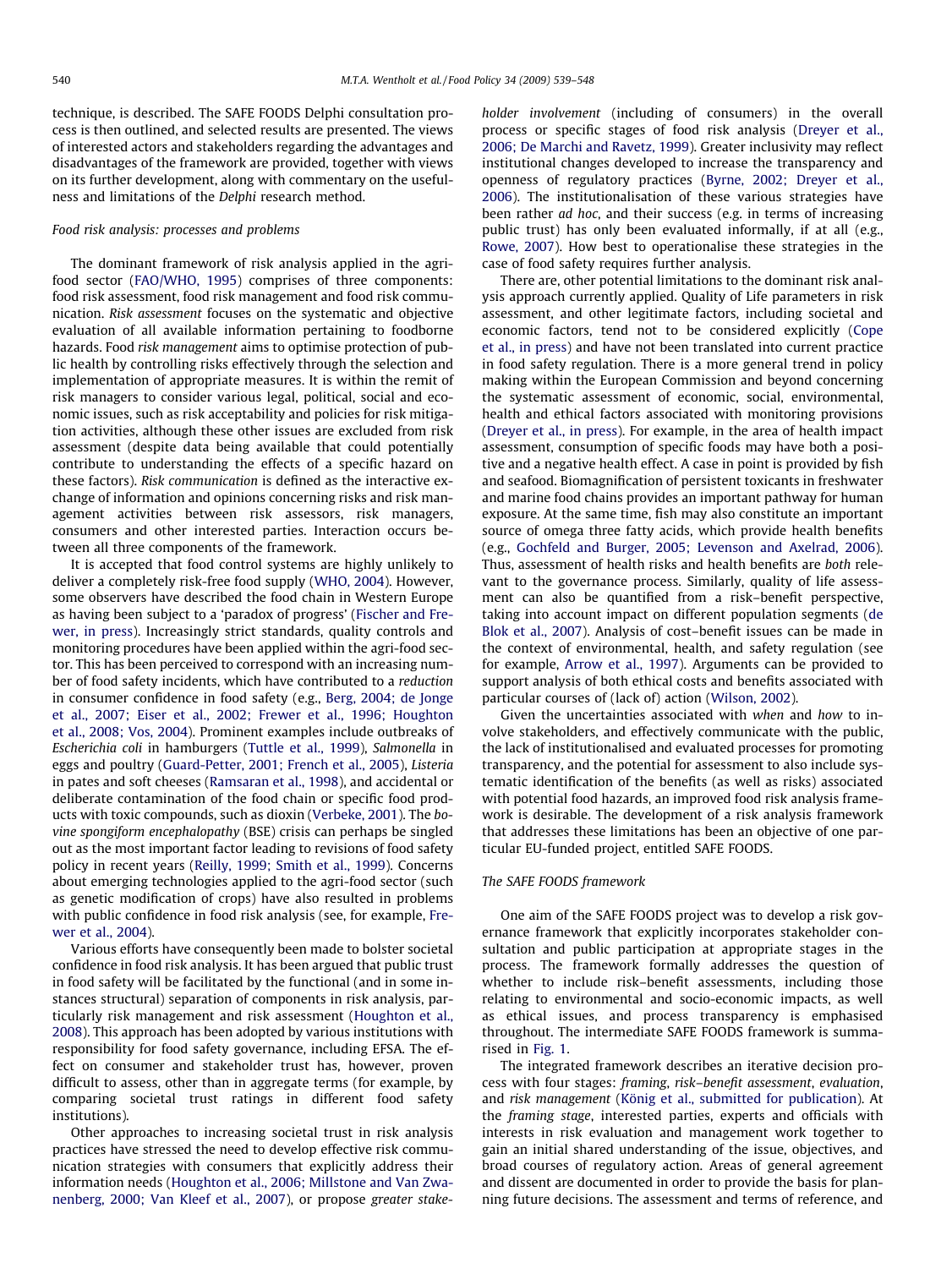<span id="page-2-0"></span>

Fig. 1. The SAFE FOODS framework as used in the Delphi surveys.

proposed criteria for ranking regulatory options, monitoring indicators are included. The risk–benefit assessment pertains not only to single pre-identified risks, but to health impacts in general (including health benefits), as well as environmental, economic, social and ethical impacts, and their distribution. The evaluation stage is an intermediate stage between risk assessment and management, in which interested parties, experts and officials in risk assessment and management use the assessment outcome to compare the risks, costs, and benefits and their distribution, resulting in a report with recommendations on what consequences are deemed acceptable and what risk management measures may be required, from multiple perspectives. Risk management includes decision-making, implementation, monitoring and review, and involves the definition, ranking of alternative measures, and final selection of regulatory options, taking due account of assessment and evaluation activities. Monitoring indicators are defined based on proposals at the framing stage. Review pertains not only to the impacts of the decision itself, but also to the process by which the decision is made, and the legislation under which the issue is regulated.

The three main differences to current frameworks can be described as: (1) expansion of the scope of the formal risk assessment to include distributions of benefits and costs, (2) more formal (and institutionalised) stakeholder participation, and (3) improved risk communication and publicly accessible reports at each stage of the process. The draft framework has been put out for consultation with key actors and practitioners. Integrating practitioners in the development of the framework facilitates practicability and enhances the chances of adoption.

The remainder of this article deals with the problems of stakeholder consultation, and the description of one innovative method for understanding stakeholder views. Finally, what key participants think about the SAFE FOODS framework is discussed.

The problem of gaining expert opinion, and the Delphi technique as a solution

The SAFE FOODS framework is intended to have widespread applicability across many countries, with implications for many types of scientists, policy makers and other stakeholders. This raises the question of how it is possible to feasibly and validly consult with these diverse and significant constituencies in order to assess their opinions (given that their good opinions are crucial for the acceptance of the framework). One way to do this is to physically bring key stakeholders together to debate the framework – and this has, indeed, been done in the context of SAFE FOODS (see [Walls et al., in press\)](#page-9-0). However, this process has major practical constraints: it is both expensive and difficult to gather in one place at one time a significant number of relevant stakeholders.

Another way to consult multiple stakeholders is through a survey. For example, key stakeholders might be sent a description of the framework and asked their views on it. However, this approach does not allow for interaction and debate. Survey methodology is likely to reveal disparate opinions, but cannot offer the prospect of resolution of differing opinions.

A third technique, the Delphi method, involves a degree of interactivity and dialogue, as found in group meetings, allied to the practicability of a survey, with its benefits in terms of cost and potential access to wider expertise than might otherwise be attainable [\(Linstone and Turoff, 1975](#page-9-0)). The methodology essentially involves the repeated polling of diverse and distributed experts, the opinions from whom are used as feedback on subsequent 'rounds'. The Delphi method has been widely used to establish consensus regarding many different issues, often among experts (see, for example, [Avery et al., 2005; Childs, 1998; Padel](#page-9-0) [and Midmore, 2005\)](#page-9-0), as well as to aid forecasting [\(Halal et al.,](#page-9-0)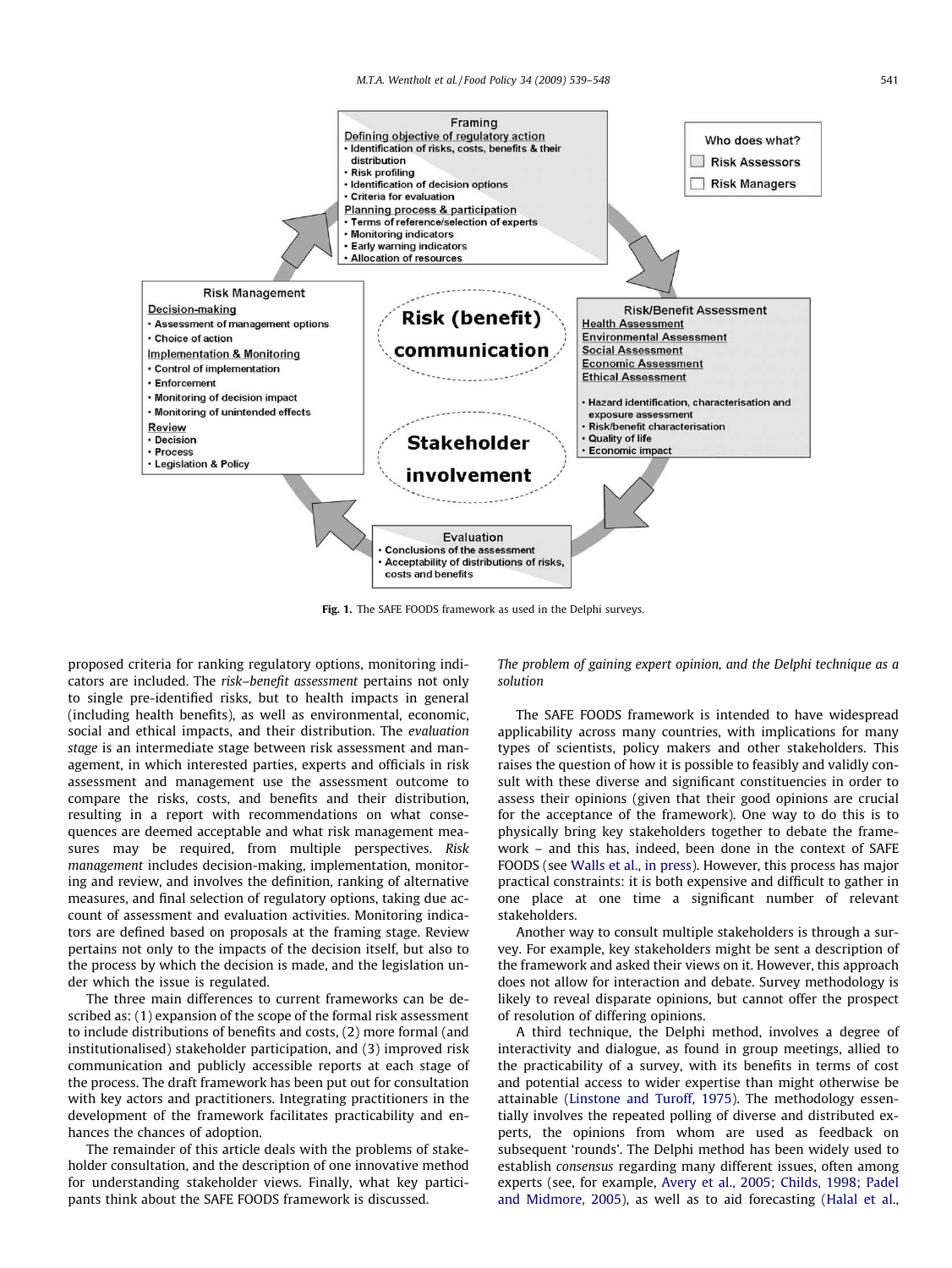[1998\)](#page-9-0). The technique has been successfully applied within the domain of food safety ([Green et al., 1993; Henson, 1997; Medeiros](#page-9-0) [et al., 2001; Menrad, 1999](#page-9-0)).

In the study presented here, 'panellists' (the experts/participants) were first sent a questionnaire about the SAFE FOODS framework, and then were presented with a second survey with similar questions, which they were asked to complete, reconsidering their views in the light of the opinions expressed by the other panellists on the first round.

There are a number of notable features about Delphi that need to be emphasized. First, the feedback provided is kept anonymous so that panellists do not know who said what, and are assured that their own opinions remain unattributed. This is a deliberate tactic to pre-empt the kind of social and political pressures that often emerge within groups, where decision quality can suffer as a consequence of, for example, people agreeing with authority figures so as to avoid sanction or gain some political advantage, or agreeing with majorities in order to appear part of a group rather than as a troublesome dissenter. Such processes are well documented and can lead to 'process loss' (inferior judgment and decision making compared to certain benchmarks, e.g., [Steiner, 1972\)](#page-9-0), and in extreme cases, to outcomes such as 'groupthink', which is the tendency for group members to try to minimize conflict and reach consensus without critically testing, analyzing, and evaluating ideas (e.g., [Janis, 1972\)](#page-9-0).

Second, the process aims to achieve a certain degree of consensus or at least general agreement, by collating panellists' opinions, with the average on the final round taken as the group's opinion. The final opinion is achieved by the equal weighting of all panellists' views. Again, in interacting groups, it may be that verbose or dogmatic individuals have differential input into the final decision – a bias that is not necessarily apt or beneficial. It is also important to note that consensus is not forced: the correct way to report the result of a Delphi process is to note the distribution of responses to indicate significant disagreements with the average view.

Third, there is considerable variation in how the Delphi method is implemented [\(Rowe and Wright, 2001\)](#page-9-0). For example, there may or may not be an unstructured first round, in which the panellists are asked open questions about the nature of the topic of concern and the appropriateness of the proposed questions. The number of 'rounds' can also vary, though rarely goes beyond two or three. Delphi is also most often used to attain a quantitative representation of opinions – as in a numerical forecast or a prioritised list of options – though it can also be used for less-structured problems, where more emphasis is placed on qualitative arguments gained from iterated open questions. The nature of feedback often varies, usually comprising only the mean or median of panellists' responses to the prior round, but may also involve justifications from panellists for their judgments [\(Rowe and Wright, 2001\)](#page-9-0).

Fourth, much is unknown about how Delphi 'works', i.e. the best way to apply it, with methodological variability largely stemming from practitioner uncertainty as opposed to being informed by empirical evidence of best practice – see [Rowe and Wright](#page-9-0) [\(2001\)](#page-9-0) for discussion. For example, regarding feedback, most published Delphi studies provide numerical averages of some sort, although feedback of rationales can lead to more opinion change than the use of statistics alone (e.g., [Rowe and Wright, 1996\)](#page-9-0). However, research into the application of Delphi has indicated most opinion change occurs following the first or second round, and that increased agreement (as measured by reduced variance of judgments) is a common feature of the process. There is evidence that the method does lead to improved judgmental quality when compared to interacting groups faced with the same task, and also when compared to the first round average of panellists' judgments (i.e. which would be achieved by averaging judgments from responses to a survey) ([Rowe and Wright, 1999](#page-9-0)). This suggests that Delphi not only provides a practical solution to the problem of gaining the opinions from distributed experts, but may lead to 'better' decisions or judgments. For these reasons, it was decided to run a Delphi process to assess participant views of the SAFE FOODS framework.

# **Methods**

A two-round Delphi was conducted on an initial draft of the SAFE FOODS framework with all members of the project consortium. This allowed project members to have input into the design of the framework, and provided a pilot study of the Delphi process and questions. The framework was refined following the pilot study (see [Fig. 1\)](#page-2-0). The Delphi questionnaire was revised following the pilot in terms of number of questions, wording, and emphasis.

The Delphi method was actually applied to two sets of participants: the first comprised relevant participants from within the EU; the second from outside the EU (here termed ''International non-EU" participants). The participants were initially identified by a panel of SAFE FOODS project members on the basis of their personal knowledge of, and contacts with, key figures in the food safety domain. In the initial invitation letter, potential participants were informed that they would not be identified by name in any subsequent publications. Therefore, the Appendix contains a list of institutions to increase transparency of the study.

Two lists were developed, identifying an equal distribution of potential participants from four key constituencies: food risk managers, risk assessors, risk communicators (drawn from governmental institutes, academia and industry) and members of Non-Governmental Organisations (NGOs). Potential panellists received an Email invitation to take part in the Delphi, informing them of the purpose of the study and what it would involve.

The first round Delphi questionnaires were very similar for both sets of stakeholders (EU and International non-EU), with only a few differences in phrasing of the introduction text. The second round questionnaires, which were informed by the responses to the first rounds, diverged across the two stakeholder groups as different key issues emerged.

Whilst Delphi is often used to obtain quantitative responses to specific closed questions, the method has also been used to help elaborate policy through iterated open questions. The first round Delphi questionnaires thus comprised a combination of open and closed questions. Where closed questions were used – asking panellists specifically whether they agreed or not with some component of the SAFE FOODS process – panellists were also asked to explain their opinions. The second round questionnaire asked further questions on new issues that emerged from responses to previous open questions, plus iterated closed questions, and provided feedback on the opinions of panellists on the first round along with summaries of the written arguments given by panellists to justify their responses. Copies of each of the full versions of the questionnaires are available from the authors.

There were, in total, 36 questions in the first round. Four were related to the general framework, including questions about its comprehensiveness and structure; 16 questions asked about each of the four stages (four were about the framing stage, three about the risk assessment stage, two about the evaluation stage, and seven about the risk management stage); 16 questions dealt with a number of general features of the risk analysis concept, such as transparency and optimal stakeholder involvement. After approximately two weeks, panellists were sent E-mail reminders to complete the questionnaire if they had not already done so, repeated after another week. At approximately six weeks after the start of the process (for the EU participants – but 10 weeks for Interna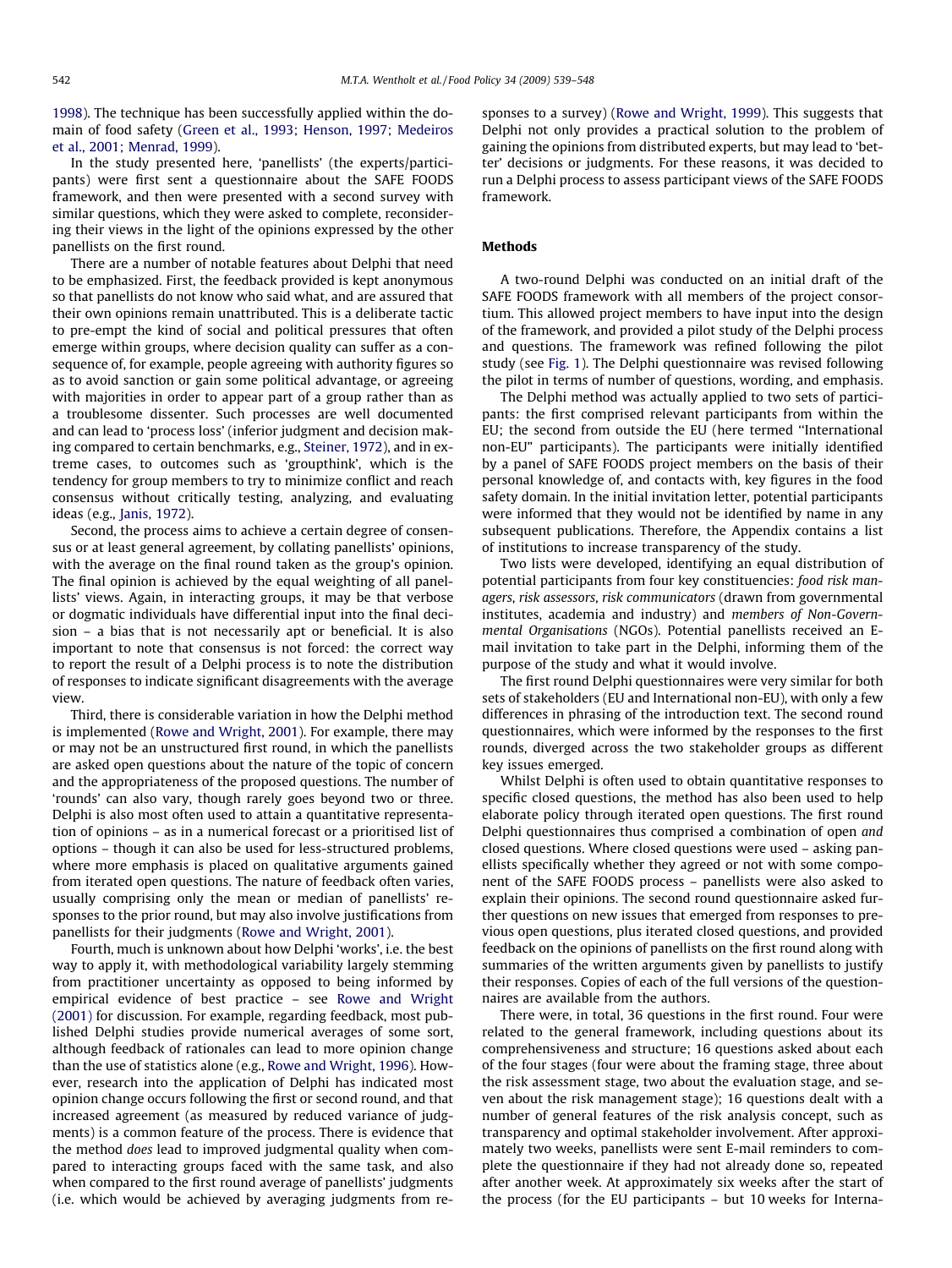tional non-EU Delphi), participants were sent the second questionnaire, along with feedback from the first round (the numbers of participants are provided in Table 1). After the analysis of the first round, the qualitative questions were divided into those where general agreement of opinion arose or not. General agreement was defined as occurring when more than 75% of the participants agreed with a particular issue. A question would be again asked in the second round if no general agreement arose. Responses to open questions were analysed using Atlas.ti, a software package that facilitates textual content analysis. Based on the analysis new quantitative questions were developed for the second round.

The second questionnaire was shorter than the first, in terms of number of questions, but included considerable feedback text in the form of lists of panellists' justifications for their opinions and/or summaries of how panellists had responded (i.e. percentages of participants selecting each option). A number of new questions, based on responses to open questions, were asked to help the researchers understand panellist views. The questionnaire had fewer questions because those questions that had achieved very high first round agreement were not reiterated. In the Results section answers to a select number of the most interesting and relevant questions are discussed.

The methodology used in the International non-EU participant Delphi study was similar in process and design to that used in the EU-Delphi study. The first round questions were identical in both EU and International non-EU Delphi studies, but due to lower general agreement between the non-EU panellists the number of questions in the second round was slightly higher for this group. Furthermore, the second round questions for the latter focused more on a global, rather than EU, perspective. The Results section focuses on the levels of agreement and disagreement both within and between panellists in each of the EU and International non-EU participant groups.

## Results

The most important results of the Delphi survey will be reported, in particular those directly relevant for the functioning of the SAFE FOODS framework, and those indicating disagreement between the EU and International non-EU participants.

#### Sample characteristics

Table 1 shows the number of potential participants identified for each Delphi panel within each constituency, as well as the number of actual participants who took part in the first and second rounds. As can be seen, approximately one-third of those invited took part in each of the two Delphi studies (i.e. the EU and International non-EU), and of these, approximately two-thirds responded to the second round questionnaires. These rates of attrition between rounds are typical of Delphi.

Participant characteristics are detailed in Table 2. There were more male participants than female (possibly reflecting a bias in the expert population). The majority of participants had more than 10 years' appropriate work experience, and their areas of expertise varied widely (see Table 2, and note that participants could select more than one area of expertise). As well institutional affiliations of participants are provided in Table 2.

|--|--|--|--|

Participants in the European and International non-EU Delphi studies.

|                                   | Invited | Round 1  | Round 2  |
|-----------------------------------|---------|----------|----------|
| EU participants                   | 106     | 33 (31%) | 21 (64%) |
| International non-EU participants | 60      | 19 (32%) | 12 (63%) |

#### Table 2

Characteristics of the expert panellists per Delphi survey round (#).

|                                |                                                               | EU              |                         | International<br>non-EU |                |
|--------------------------------|---------------------------------------------------------------|-----------------|-------------------------|-------------------------|----------------|
|                                |                                                               | #1              | #2                      | #1                      | #2             |
| Gender <sup>a</sup>            | Male                                                          | 21              | 16                      | 13                      | 9              |
|                                | Female                                                        | 12              | 5                       | $\overline{4}$          | 3              |
| Work experience <sup>a</sup>   | Less than 5 years                                             | $\mathbf{1}$    | $\Omega$                | 1                       | $\mathbf{1}$   |
|                                | $5-10$ years                                                  | 8               | $\overline{4}$          | $\mathbf{1}$            | $\mathbf{1}$   |
|                                | $10-20$ years                                                 | 9               | 9                       | 3                       | $\mathbf{1}$   |
|                                | More than 20 years                                            | 11              | 8                       | 11                      | 8              |
| Area of expertise <sup>b</sup> | Policy making                                                 | 10 <sup>1</sup> | $\overline{7}$          | 3                       | 3              |
|                                | Food                                                          | 19              | 13                      | 9                       | 9              |
|                                | Health                                                        | 11              | 8                       | 5                       | 5              |
|                                | Risk assessment                                               | 9               | 6                       | 8                       | 8              |
|                                | Risk management                                               | 5               | $\mathcal{L}$           | 5                       | 5              |
|                                | Risk communication                                            | $\overline{7}$  | $\overline{4}$          | 3                       | 3              |
|                                | Agriculture                                                   | 12              | 9                       | 6                       | 6              |
|                                | Environment                                                   | $\overline{4}$  | $\mathbf{1}$            | $\mathbf{1}$            | $\mathbf{1}$   |
|                                | Other <sup>c</sup>                                            | $\mathbf{8}$    | 6                       | $\mathbf{1}$            | $\mathbf{1}$   |
| Institutional affiliation      | Academics/scientists                                          | 13              | 10                      | 5                       | 3              |
|                                | Industry                                                      | $\overline{4}$  | $\mathcal{L}$           | 1                       | $\mathbf{1}$   |
|                                | International governmental body<br>National governmental body | $\overline{4}$  | $\overline{2}$          | 8                       | $\overline{4}$ |
|                                | Non-governmental body                                         | 4               | 3                       | $\overline{4}$          | 3              |
|                                |                                                               | 5               | $\overline{\mathbf{4}}$ | $\mathbf{1}$            | $\mathbf{1}$   |

Not all participants filled in this question.

Participants were permitted to respond to multiple categories to reflect their work activities.

e.g. Economics; food safety; ethics; statistics/epidemiology; cell biology; biotechnology.

## The structure of the SAFE FOODS framework

General agreement emerged regarding the need for change in the current processes of food risk analysis (EU: 78% agreement, 22% disagreement; International non-EU: 94% agreement, 6% disagreement). Analysis of the qualitative responses to this question of both participant groups revealed views that factors other than health should be taken into account in risk assessment. Specifically assessment of benefits is important, and that better 'framing' of issues is needed. International non-EU participants were of the opinion that existing processes for crisis management are inadequate, and indicated that the communicative interface between risk assessors and risk managers needs to be improved. Following on from this, there was reasonable agreement regarding the proposed order of the four stages in the framework (EU: 84% agreement, 6% disagreement; International non-EU: 74% agreement, 11% disagreement). Further analysis of the qualitative responses indicated that the role of risk communication within the framework needs to be clarified.

Less agreement was found regarding the division of the stages. Participants agreed that there should be a clear distinction between the tasks conducted by risk assessors and risk managers, though not all agreed that there should be separate framing and evaluation stages:

''Although I agree that there should not be such a strict borderline between risk assessment and risk management, the three stages Framing, Risk/Benefit Assessment and Evaluation might [---] fall under the umbrella of risk assessment." [EU participant, round 1]

''Evaluation does not seem like a separate step – it is merely the conclusion of the risk-benefit assessment." [International non-EU participant, round 1]

However, some participants agreed that it is useful to have interface stages for risk assessors and risk managers to discuss the implications of risk assessments for their activities.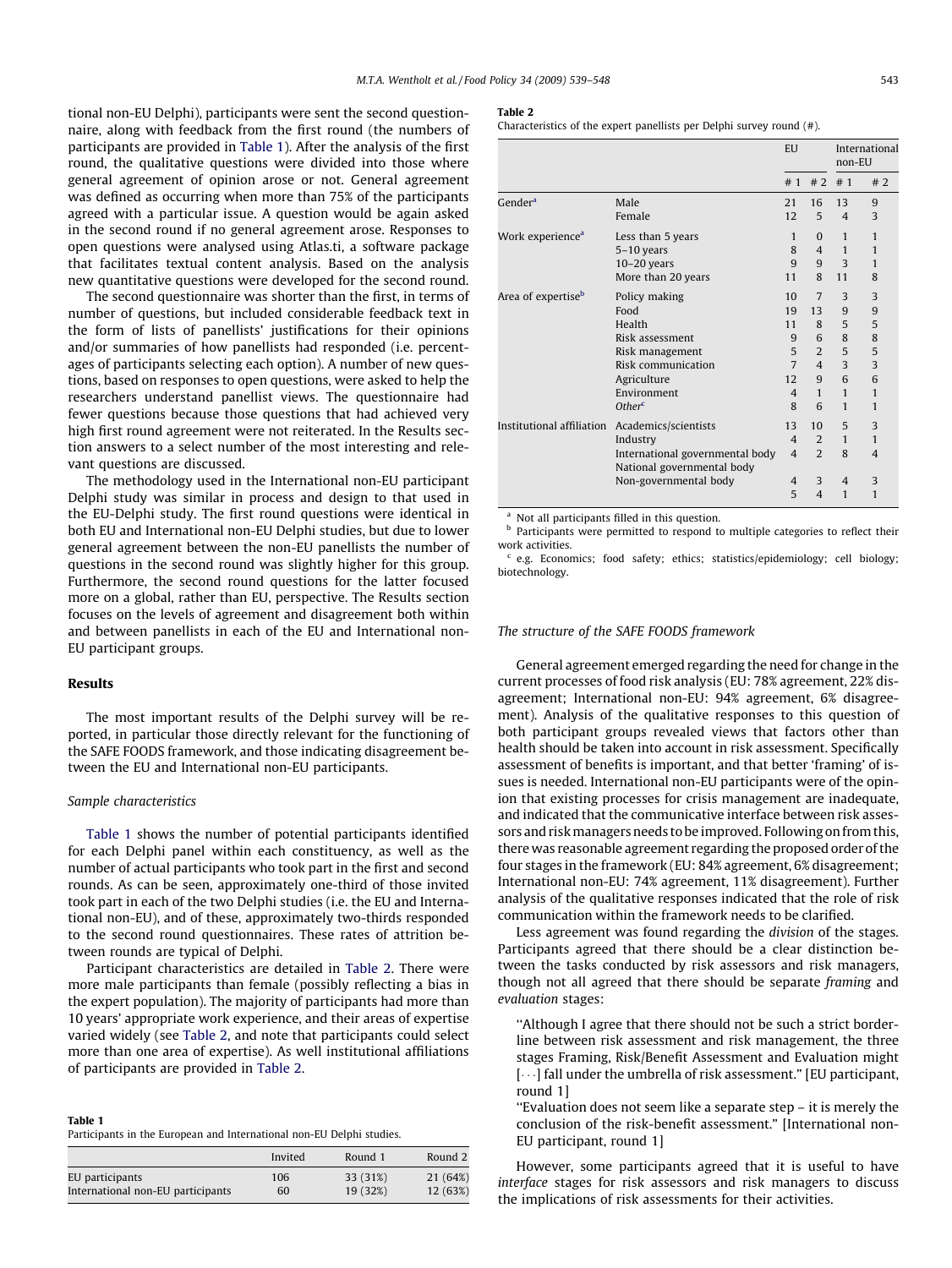''Stages where both risk assessors and managers are interactive are important and cannot be separated as shared planning is necessary and 'carry-through' of risk assessment to management is important." [International non-EU participant, round 1]

## Communication with the public

Both European and International non-EU participants agreed that uncertainties associated with risk assessment should be communicated to the public using simple and understandable language (EU: 90% agreement, 3% disagreement; International non-EU: 94% agreement, 0% disagreement). Furthermore, there was consensus that this should be done in an open, honest, and transparent way.

Disagreement arose regarding what information should be communicated, and at which stages of the risk analysis process. Although European and International non-EU participants agreed in the first round of their respective Delphi surveys that communication is a priority at the risk management stage (EU: 88% agreement, 12% disagreement; International non-EU: 90% agreement, 0% disagreement), there was considerable disagreement as to what information should be communicated at other stages. For example:

''If we try to communicate all issues, we will dilute the messages and lose interest from the public – we need to have some sort of filter to decide what should be actively communicated and what should just be presented passively […]." [International non-EU participant, round 1]

''There does not seem to be any clear reason why information should not be available at each stage." [EU participant, round 1] ''The communication will make sense only when enough data are available, therefore, there is no need to do so in the first three stages." [International non-EU participant, round 1]

Some concerns were expressed that providing information about risk at too early a stage in the process would result in unnecessary alarm, or establish irreversible misconceptions:

''It might be too early to communicate on premature findings and incomplete risk assessments." [EU participant, round 1] ''Care should be taken not to alarm the public unnecessarily." [EU participant, round 2]

However, some participants indicated that uncertainty associated with some issues should not be communicated with the public.

''Communicating uncertainty in full and in a much too open way  $[\cdots]$  could have a negative impact [on]  $[\cdots]$  scientific new developments. It is important to pass the message that science is not black and white, evolves continuously and goes along with uncertainties." [EU participant, round 1]

''It is worse to be caught being less than complete, not open or honest or not transparent, than be understood wrongly. The first costs you your trustworthiness, the second only your efficiency." [EU participant, round 1]

"[The] public does not understand the scientific process, and definitely not uncertainty." [International non-EU participant, round 1]

## What type of data should be collected in the assessment stage?

European participants were enthusiastic about collecting risk assessment data relating to environmental, social, economic and ethical impacts of potential food hazards, though there was less approval from International non-EU participants. Table 3 reveals that almost all participants agreed with the need to collect health impact data, as per current practice, while the majority of both EU and International non-EU participants thought that other types of data should also be collected. Interestingly, feedback of arguments on this issue in the second round led to a reduction in support for collection of the other types of data (except for environmental impact data with EU participants). By the second round, International non-EU participants who thought that social and economic data should be collected were reduced to a slight minority, while participants were evenly split concerning the collection of ethical impact data.

Participants from each group noted that, even if it is desirable to collect data in addition to health, there is a need to develop methodological innovations in order to so do.

''Methods for analyzing the first four types of impacts are fairly well-developed, although less so in the case of social impacts. However, this is not true for the last (ethical [impact]), so some specificity is required here." [International non-EU participant, round 1]

International non-EU participants indicated that, for some of the impact assessments, the issues are more relevant to the risk management stage:

''Full social and ethical issues will not become apparent until after the implementation of any new technology, process or product. They should be dealt with afterwards as a part of risk management [...]." [International non-EU participant, round 1] ''I agree the social, economic and ethical aspect should be considered but only on a later stage. Otherwise the risk assessment might be compromised." [International non-EU participant, round 1]

It was unclear at the outset of the study as to whether participants would think it sensible to include consideration of benefits at the assessment stage. For this reason, round 1 of the survey simply asked: ''Do you think that data on benefits should also be collected at this stage?" Among EU participants, 84% agreed, 13% neither agreed nor disagreed, and 3% disagreed, while among the International non-EU participants, 79% agreed, 5% neither agreed nor disagreed, and 16% disagreed. The results indicated agreement with the use of such data, and so questions in round 2 (in both surveys) focused on participants' opinions regarding the use of the different types of benefits. These results suggested that there was less agreement between EU and International non-EU participants regarding whether or not data on benefits should be collected (Table 3). The majority of EU participants were in favour of collecting benefit data at the assessment stage (and were almost unanimous regarding the collection of health benefit data). International non-EU participants were far more equivocal. A small majority agreed with the collection of health benefit data, and participants were evenly split on whether environmental and economic data should

#### Table 3

Percentage of participants agreeing to the collection of different types of risk and benefit assessment data.

| Type of Impact             | Participant       | Round $1a$ | Round 2   |              |
|----------------------------|-------------------|------------|-----------|--------------|
|                            | Stakeholder group | Risk data  | Risk data | Benefit data |
| Health impact <sup>b</sup> | EU                | 93         | 100       | 95           |
|                            | Non-Eu            | 100        | 100       | 58           |
| Environmental impact       | EU                | 90         | 95        | 81           |
|                            | Non-Eu            | 63         | 58        | 50           |
| Social impact              | EU                | 73         | 60        | 55           |
|                            | Non-Eu            | 53         | 42        | 33           |
| Economic impact            | EU                | 80         | 71        | 67           |
|                            | Non-Eu            | 63         | 42        | 50           |
| Ethical impact             | EU                | 76         | 68        | 61           |
|                            | Non-Eu            | 58         | 50        | 42           |

<sup>a</sup> Data on benefit assessment was only collected in the second round, based on responses of participants in the first round.

Please note: the exact phrasing of the item regarding risks was: "health impact ('traditional' risk assessment)" and for benefits it was: ''health impact".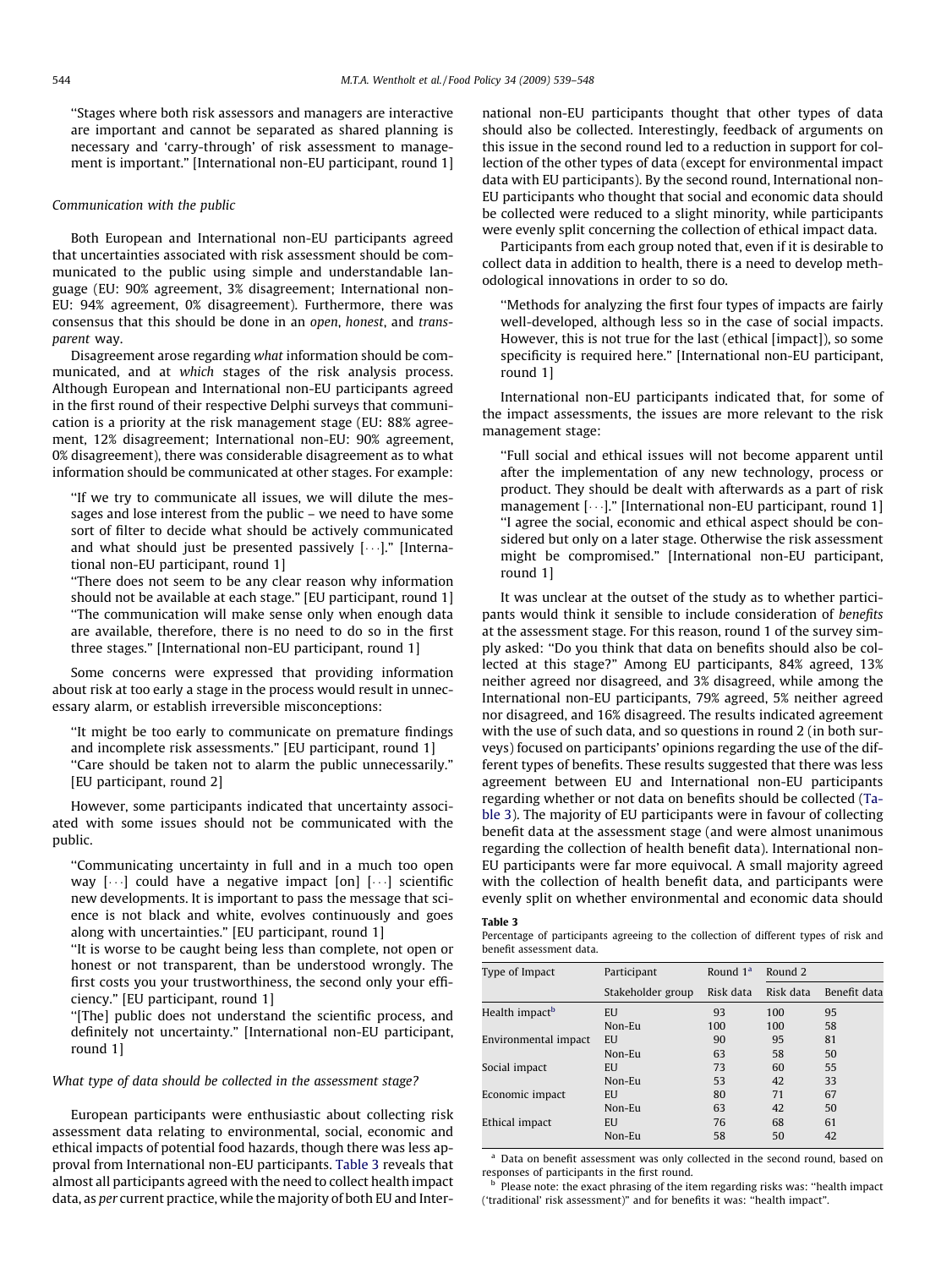be collected. A slight majority disagreed that social and ethical data should be collected. Among the negative arguments presented by International non-EU participants were:

''Benefits are hard to quantify even for health aspects so it is not clear how this would be used." [International non-EU participant, round 1]

''One should not separate risk and benefit. Those who urge doing so are perhaps suspicious of industry propaganda, and there are good reasons in the past for such suspicions. The most important thing is that the trade-offs between risk and benefit must be analyzed very, very carefully. Also the distribution: those at risk, and those who benefit, can be very different." [International non-EU participant, round 2]

However, even supporters of the general concept (amongst both EU and International non-EU participants) expressed some uncertainty as to what benefit data should be acquired, when, and how:

''In some cases it may not be necessary, or it may be too difficult or legally not possible." [International non-EU participant, round 1]

"Benefits  $\left[\cdots\right]$  [associated with] health and environment should be considered prior to benefits towards the other aspects [i.e. Social, economic and ethical]." [EU participant, round 1]

''It's clear from, for example, the GM debate that European consumers must benefit from a risk in order to accept it. Investigating and communicating benefits will help both policy development and public decision making." [EU participant, round 1]

''It may be difficult to collect benefit data across all areas from an early stage and in many cases it may not be necessary; it would be more efficient (resource wise for instance) to first evaluate benefit in the 1 or 2 most obvious areas and then widen..." [EU participant, round 1]

## What type of data should be collected in the evaluation stage?

It was also interesting to assess participants' opinions on the use of non-health types of data in the evaluation stage of the framework. In the first round, participants were asked (in both surveys) to rank the relative importance of the different types of data (with '1' being most important). The Friedman rank test indicated that there was a significant difference between the rankings of International non-EU participants ( $\chi^2$  (4, N = 18) = 40.6, p < 0.001), but not between the rankings of the European participants ( $\chi^2$  (4, N = 28) = 3.7,  $p < 0.4$ ). Post hoc comparisons (Wilcoxon signed rank test for two related samples) between the International non-EU participants' data reveals a significant difference between the health impact and all other impact factors ( $p < 0.001$ ), indicating that health was ranked more important. The ranking of ethical impact versus social impact and economic impact were also significantly different (respectively,  $p < 0.01$ ;  $p < 0.05$ ), indicating that ethical impact was rated significantly lower than these factors. An overview of mean rankings of the impact factors can be found in Table 4.

''From the consumer protection perspective health impacts are most important. But also social aspects (e.g., non-acceptance [of emerging technologies]) are from our perspective more important than environmental aspects." [EU participant, round 1]

''All the factors should be weighed equally importantly in the evaluation... For example, any risk to health is always considered in relation to the financial and economic cost. This is of course different to specifying that a certain [protection from] risk has to be achieved no matter what the cost or other impacts. But this does not happen in reality." [EU participant, round 1]

#### Table 4

Mean ranking of priorities for different types of impact data (Delphi round 1, on a scale where rank 1 is most important).

|                      | EU mean rank | Non-EU mean rank  |
|----------------------|--------------|-------------------|
| Health impact        | 2.63         | 1.12 <sup>a</sup> |
| Environmental impact | 2.82         | $3.24^{b}$        |
| Social impact        | 3.18         | 3.32 <sup>c</sup> |
| Economic impact      | 3.02         | $3.24^{b}$        |
| Ethical impact       | 3.36         | 4.09 <sup>d</sup> |

Note: Means with the same subscript are not significantly different. Differences are significant at  $p < 0.05$ .

Another issue that emerged for some is that consideration of factors in addition to health should be on a case-by-case basis.

''Health must be no. 1 – the food must be safe, i.e., meets the community's acceptable level of risk. The ranking of the other factors will depend on the nature of the issue – in most cases, not all will be relevant..." [International non-EU participant, round 1]

# Which stakeholders should be involved and at what stage of the risk analysis process?

Analysis of qualitative responses indicated that participants generally agreed that the most important aspect concerning stakeholder involvement within risk analysis is that involvement be "case-by-case". Specifically, the types of expertise needed and the extent and nature of stakeholder involvement will be dependent on the potential hazard under consideration:

''Stakeholder involvement will depend on the issue and whether they have relevant data and expertise." [International non-EU participant, round 1]

In the first rounds of both the EU and the International non-EU Delphi, participants were asked which stakeholders should be involved in which stages. The results are summarised in Tables 5a and 5b. European participants were in favour of involvement of all stakeholders, including the general public, at the framing stage. A similar pattern was observed for the International non-EU stakeholders, with the exception regarding the involvement of the general public or other NGOs. Both European and International non-EU stakeholders agreed that assessment should be the responsibility of regulatory institutions and scientific experts, and that the general public, farmers and other NGOs should be excluded from risk assessment.

''The assessment and decision making is properly the responsibility of public agencies. But they can only do their job if they

## Table 5a

Which stakeholders should be involved in the risk analysis process at which stage? (EU participants, round 1).

|                                  | Agreement with stakeholder input (%) |                            |            |                           |  |
|----------------------------------|--------------------------------------|----------------------------|------------|---------------------------|--|
|                                  | Framing                              | Risk/benefit<br>assessment | Evaluation | <b>Risk</b><br>management |  |
| Regulatory<br>institutions       | 75                                   | 61                         | 75         | 82                        |  |
| Scientific institutions          | 68                                   | 82                         | 64         | 53                        |  |
| Consumer<br>associations         | 89                                   | 46                         | 68         | 50                        |  |
| Environmental<br>organisations   | 79                                   | 54                         | 71         | 57                        |  |
| Industry                         | 78                                   | 57                         | 64         | 50                        |  |
| Farmers<br>(organisation)        | 68                                   | 36                         | 50         | 43                        |  |
| Retailers, trade<br>organisation | 75                                   | 43                         | 64         | 43                        |  |
| Other NGO                        | 64                                   | 29                         | 43         | 32                        |  |
| General public                   | 71                                   | 25                         | 46         | 39                        |  |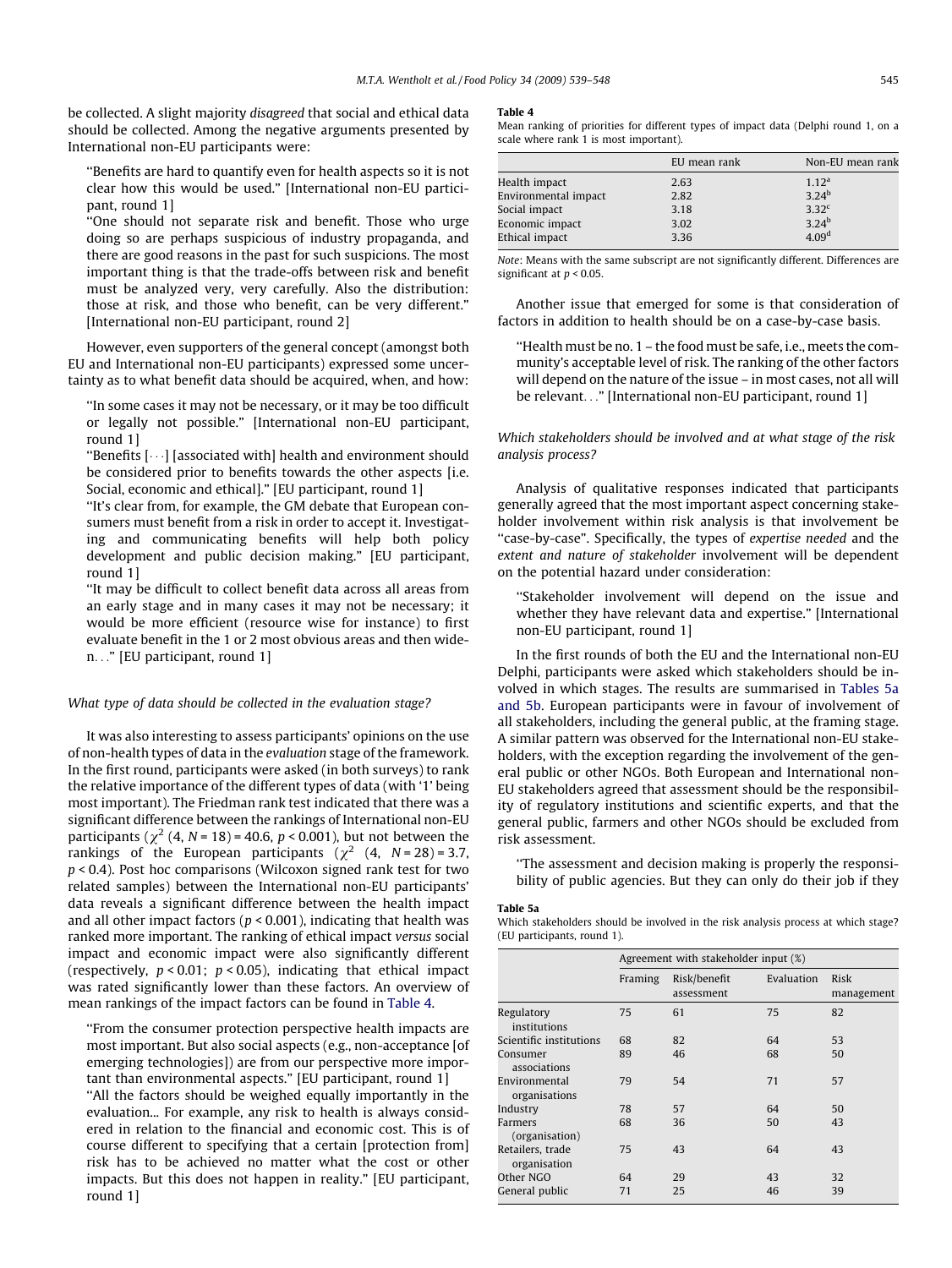#### Table 5b

Which stakeholders should be involved in the risk analysis process at which stage? (International non-EU participants, round 1).

|                                  | Agreement with stakeholder input (%) |                            |            |                           |  |
|----------------------------------|--------------------------------------|----------------------------|------------|---------------------------|--|
|                                  | Framing                              | Risk/benefit<br>assessment | Evaluation | <b>Risk</b><br>management |  |
| Regulatory<br>institutions       | 100                                  | 75                         | 88         | 94                        |  |
| Scientific institutions          | 81                                   | 94                         | 75         | 69                        |  |
| Consumer<br>associations         | 75                                   | 31                         | 50         | 81                        |  |
| Environmental<br>organisations   | 63                                   | 25                         | 44         | 56                        |  |
| Industry                         | 75                                   | 44                         | 50         | 75                        |  |
| Farmers<br>(organisation)        | 75                                   | 25                         | 50         | 75                        |  |
| Retailers, trade<br>organisation | 63                                   | 25                         | 44         | 81                        |  |
| Other NGO                        | 56                                   | 12                         | 37         | 69                        |  |
| General public                   | 56                                   | 12                         | 31         | 75                        |  |

are well-informed, which includes listening carefully to stakeholders." [International non-EU participant, round 2]

The International non-EU participants suggested that other stakeholders could participate at a less ''expert" level (for example, by collecting and delivering data to the expert communities with responsibility for assessment). European participants were undecided about the inclusion of the general public, farmers and ''other NGOs" at the evaluation phase. In contrast, the International non-EU stakeholders emphasised the role of expertise in evaluation (regulatory bodies and scientists). Regarding risk management, European stakeholders favoured inclusion of regulatory institutions and exclusion of the general public and ''other NGOs", whereas the International non-EU participants favoured a much broader range of stakeholder input into the risk management stage, and were only undecided about the inclusion of environmental NGOs in risk management.

''There should be a responsible group for risk management, and no diffusion of responsibility. In all other stages, a broad consultation process seems to be helpful." [EU participant, round 1] ''If EFSA or some other part of the EC/EU or national government is equipped to do the entire risk analysis process, that group should do the major parts of the work. Other groups have some role to play in the ''framing" stage, or in reporting risk information in the risk management stage." [International non-EU participant, round 2]

Challenges for implementation of the SAFE FOODS framework

As one participant put it:

''All new processes are a challenge..." [EU participant, round 1]

In an open question in the first round, participants were asked to state what they saw as the main challenges to the implementation of the SAFE FOODS framework. One concern voiced was that the framework would be time consuming and labour intensive to apply (with commensurate cost issues). It would thus be important to demonstrate that the framework could operate within an acceptable time frame before regulatory uptake could occur.

''Due to the involvement of more stakeholders/groups and more risk/benefit assessments the timing gets extended and planning is even more important." [EU participant, round 1]

''This type of framework moves towards a much more participatory process. Many individuals involved in regulation have little experience with working in such a manner. Another main challenge will be striking a balance between having a framework and process that improves legitimacy, but that is still flexible and affordable." [EU participant, round 1]

Doubts were also raised as to whether the new framework could be operationalised to respond quickly and sufficiently if a food safety ''crisis" were to occur. This is especially important given that a number of participants suggested that the framework is inappropriate for routine food risk analysis and established food hazards. Consequently there is a need to stipulate criteria for determining under what circumstances the new framework should be applied (identifying 'triggers'), and potential "candidate" hazards ought to be identified on a case-by-case basis.

''I do not see a ''fast track" procedure for crises situations where actions have to be quick e.g. a screening group that remains on the alert at all times. Transparency is very important but could be time consuming." [International non-EU participant, round 1]

The European group was particularly concerned with problems relating to hazard identification, especially under conditions where the hazard is poorly characterised. It was recognised that, within the EU, a risk–benefit communication strategy would have to be developed that was appropriate to the needs of different EU member states and the ''cultural diversity" encompassed with the EU structure.

Some participants suggested that the SAFE FOODS framework is not novel, and that similar approaches are being developed elsewhere:

''I do not think the SAFE FOODS risk analysis framework is that much different from frameworks promoted by Codex and other groups. The bigger challenge is where such risk analysis frameworks and (most importantly) some form of infrastructure that they need to be built on to make them effective is non-existent." [EU participant, round 1]

However, others (especially International non-EU participants) suggested that the framework is significantly different, but that in consequence this could cause problems on account of difficulties in harmonisation with existing International non-EU frameworks.

''It does not correspond to the Codex Risk analysis framework – will be difficult for the 165 non-EU countries in the world to understand why EU needs a special framework different from everybody else's." [International non-EU participant, round 1]

In line with this, one participant suggested that the need to increase food safety resource allocations to operationalise the framework might also have an impact on European trading partners and developing countries if additional barriers to trade were identified.

# Discussion

In this paper an improved risk analysis framework for use in the food domain has been described, along with the results of a major stakeholder consultation exercise about its perceived merits and deficits. The Delphi method used to enact this consultation was found to be an extremely useful mechanism in enabling the surveying of multiple experts from around the world who would not otherwise have been able to meet on a face-to-face basis. However, the complexity of the SAFE FOODS framework, and the number of questions that potentially could have been asked, suggest that there may have been value in having a third round of the survey to clarify views further (particularly as the first round contained many qualitative questions seeking to establish what the real issues really were). However, it was felt that this would have yielded diminishing returns, particularly in terms of expert partic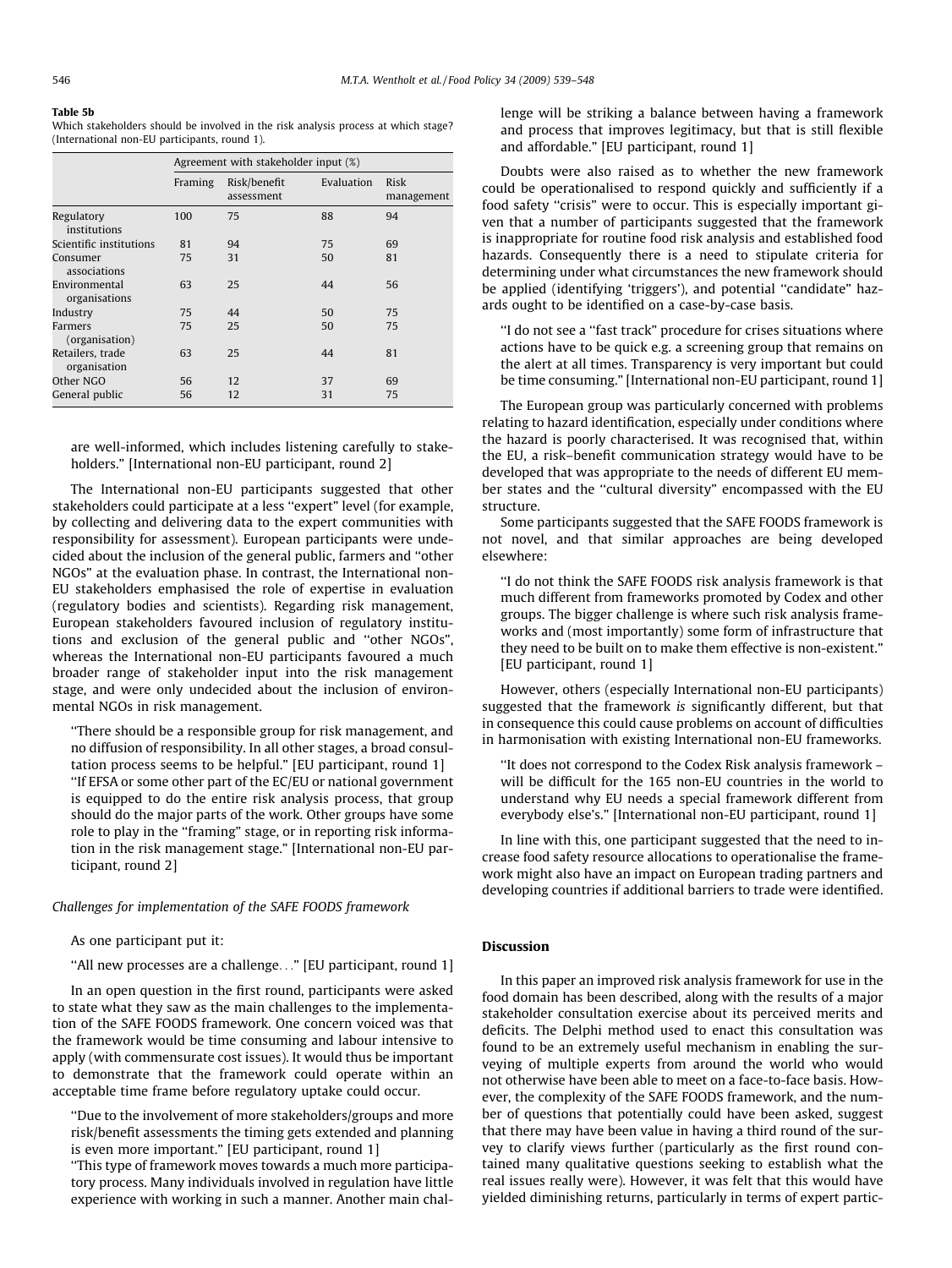ipation. Two rounds seem ideal, though in future the method might benefit from an initial face-to-face qualitative stage (such as using a workshop with only a few experts) to clarify the major issues, which might then be focused on subsequently in a couple of largely quantitative Delphi rounds. The authors aim to look into developing such a novel method in future.

What was notable was that most of the novel concepts in the SAFE FOODS framework were acceptable to many of the experts, though EU experts seemed somewhat more positive, in general, than International non-EU experts. Thus, there was a certain support for the idea of including other aspects of risk than health in the assessment and analysis process, as well as including benefit information. There was general support for increasing the role of other stakeholders in the overall risk analysis process at specific points in the risk analysis process. One issue that arose was that the use of the different new elements proposed should be considered on a case-by-case basis. This, adds another level of complexity to the process, and perhaps needs to be explicitly considered within the framework – whether early on, or at particular stages.

This study has shown that the majority of the participants consulted in this study believe that implementing the proposed risk analysis framework amendments may result in better food risk governance and increased public trust in risk governance practices. At the same time, participants acknowledged that new tools and methods are needed to accommodate these improvements. Encouraging in this regard is the observation that governmental institutions have already started implementing various new elements as described in the SAFE FOODS framework. It is inevitable that implementation of improvements will take time and may differ in details between institutions. The outcome of the SAFE FOODS project may be helpful to identify those elements in risk analysis that will potentially benefit from international harmonisation.

# Conclusions

There was considerable support for many of the new principles encompassed by the SAFE FOODS framework, but some uncertainty was expressed regarding how, in practice, these might be enacted. For example, there was some discussion regarding how stakeholders should be involved, the appropriate methodological approaches required to measure risks and benefits associated with the different impact factors (including health), and how these different factors should be weighted in the risk analysis process. The results from this survey raise further questions regarding the operationalisation of the framework, though they do suggest that it is worth persevering with. It would be naïve to expect that a 'better' framework will necessarily supplant one already institutionalised unless there is considerable stakeholder and end-user acceptance of the new approach. A final conclusion relates to the difference between stakeholder acceptance and institutional implementation and harmonisation in institutional application. It is also clear that a guidance is needed regarding when to do what (for example, in the framing phase stakeholders will profile the problem hence determine what activities are needed to solve the specific problem at hand). The issue of implementation lies, therefore, less with regulatory acceptance, but rather with operationalising specific institutional activities.

## Acknowledgements

The research reported here was funded by the European Commission integrated project SAFEFOODS (''Promoting food safety through a new integrated risk analysis approach for foods"). The views expressed here are entirely those of the authors. We would particularly like to thank all participants for their time and effort to fill in the questionnaires. In addition we would like to thank Julie Houghton, Dr. Filip Cnudde, Dr. Ellen van Kleef, Heleen van Dijk and Shannon Cope for their comments and input, as well as Dr. Harry Kuiper (co-coordinator of the SAFE FOODS project).

### Appendix

Institutional affiliations of participants in the study (divided over the EU participant group and non-EU participant group).

# EU participants

Agricultural Economics Research Institute (LEI) AgroBioInstitute College of Agriculture Food and Rural Enterprise (CAFRE) Confederation of the Food and Drink Industries of the EU (CIAA) Dutch Food and Consumer Product Safety Authority (VWA) Dutch Ministry of Agriculture, Nature and Food Quality (LNV) European Food Safety Authority (EFSA) ESRC – Centre for Genomics in Society **EuroCommerce EuroCOOP** European Association of Craft, Small and Medium-sized Enterprises (UEAPME) European Commission – DG Enterprise and Industry European Commission – DG Research European commission – DG SANCO European Food Information Council Finnish Farmers' and Forest Owners' Union (MTK) International Life Sciences Institute (ILSI Europe) Juelich Centre Karolinska Institutet Ministry of Agriculture of Latvia Nestlé Norwegian National Committee for Research Ethics in Science and Technology (NENT) Ospedale Luigi Sacco University Research Institute Organic Agriculture (FiBL) Royal London Hospital Unilever University College Dublin University of Reading Wageningen University Agricultural Economics Research Institute AgroBioInstitute College of Agriculture Food and Rural Enterprise (CAFRE) Non-EU participants Bayer CropScience Canadian Food Inspection Agency Centre for Food Safety (Hong Kong) Food and Agriculture Organization of the United Nations (FAO) Food Standards Australia New Zealand Ibaraki Prefectural University of Health Science Joint FAO/IAEA Division (AGE) National Food Research Institute – Slovakia Republic New Zealand Institute for Crop & Food Research Limited Organisation for Economic Co-Operation and Development (OECD) PRIMAFF South Africa National Consumers Union Universidad de Chile University of Ottawa World Health Organisation (WHO) Zhejiang University